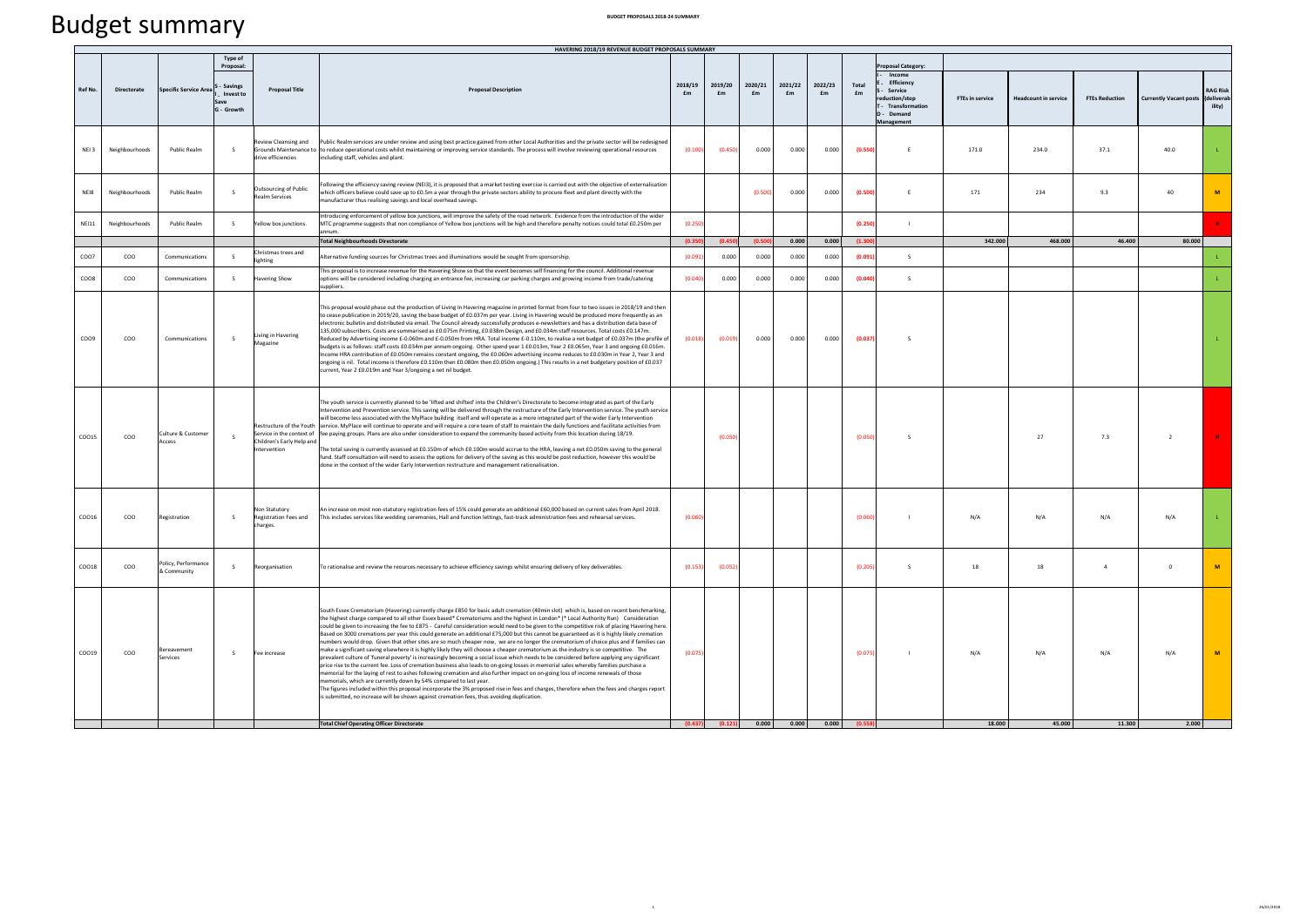## **BUDGET PROPOSALS 2018‐24 SUMMARY**

|                  |             |                              |                                                                     |                                       | HAVERING 2018/19 REVENUE BUDGET PROPOSALS SUMMARY                                                                                                                                                                                                                                                                                                                                                                                                                                                                                                                                                                                                                                                                                                                                                                                                                                                                                                                                                                                                                                                                                                                                                                                                                                                                                                                                                                                                                                                                                                                                                                                                                                                                                                                                                                                                                                                                                                                                                                                                                                                                                                                                                                                                                                                                                                            |               |               |               |               |               |             |                                                                                                                |                        |                             |                       |                                         |                           |
|------------------|-------------|------------------------------|---------------------------------------------------------------------|---------------------------------------|--------------------------------------------------------------------------------------------------------------------------------------------------------------------------------------------------------------------------------------------------------------------------------------------------------------------------------------------------------------------------------------------------------------------------------------------------------------------------------------------------------------------------------------------------------------------------------------------------------------------------------------------------------------------------------------------------------------------------------------------------------------------------------------------------------------------------------------------------------------------------------------------------------------------------------------------------------------------------------------------------------------------------------------------------------------------------------------------------------------------------------------------------------------------------------------------------------------------------------------------------------------------------------------------------------------------------------------------------------------------------------------------------------------------------------------------------------------------------------------------------------------------------------------------------------------------------------------------------------------------------------------------------------------------------------------------------------------------------------------------------------------------------------------------------------------------------------------------------------------------------------------------------------------------------------------------------------------------------------------------------------------------------------------------------------------------------------------------------------------------------------------------------------------------------------------------------------------------------------------------------------------------------------------------------------------------------------------------------------------|---------------|---------------|---------------|---------------|---------------|-------------|----------------------------------------------------------------------------------------------------------------|------------------------|-----------------------------|-----------------------|-----------------------------------------|---------------------------|
| <b>Ref No</b>    | Directorate | <b>Specific Service Area</b> | <b>Type of</b><br>Proposal:<br>- Savings<br>Invest to<br>G - Growth | <b>Proposal Title</b>                 | <b>Proposal Description</b>                                                                                                                                                                                                                                                                                                                                                                                                                                                                                                                                                                                                                                                                                                                                                                                                                                                                                                                                                                                                                                                                                                                                                                                                                                                                                                                                                                                                                                                                                                                                                                                                                                                                                                                                                                                                                                                                                                                                                                                                                                                                                                                                                                                                                                                                                                                                  | 2018/19<br>£m | 2019/20<br>£m | 2020/21<br>£m | 2021/22<br>£m | 2022/23<br>£m | Total<br>£m | roposal Category:<br>Income<br>Efficiency<br>Service<br>duction/stop<br>Transformation<br>Demand<br>Management | <b>FTEs in service</b> | <b>Headcount in service</b> | <b>FTEs Reduction</b> | <b>Currently Vacant posts (delivera</b> | <b>RAG Risk</b><br>ility) |
| ONE1             | oneSource   | $\mathsf{H}$                 | s                                                                   | Wireless and mobile<br>infrastructure | Over the last three to four years local authorities have increasingly started to become aware of assets and infrastructure that they own and<br>manage and have embarked upon, in most cases successfully developing strategies which have sought ways in which assets and<br>infrastructure could be both commercialised and also leverage wider social, economic and community benefit. This saving will be achieved<br>by leasing council assets to communications providers to use to support wireless and mobile infrastructure. The first example is that the<br>market will be asked to bid for the opportunity to rent street furniture e.g. lampposts to create a public Wi-Fi network via a min-tender from<br>an existing framework<br>Other projects will need to follow to reach this target but based on the Soft Market Testing Exercise undertaken as part of this initial due<br>diligence phase there does exist a genuine and real interest in the market to engage with the London Borough of Havering in utilising<br>Infrastructure owned by the Borough to support and enable the delivery of commercial wireless services including the provision of free Wi-<br>i. Specifically:<br>- Real interest from in working with the Council and other partners within Havering to deliver a strategy which would attract greater interest<br>and investment from the mobile operators through the deployment of Small Cell.<br>- To build on the current initiatives being pursued by Asset Management in respect to the use of council owned rooftop sites and actively<br>promote and utilise Council owned rooftop assets to enable the provision of Superfast Business Broadband Connectivity into local businesses<br>and business parks as well enhancing mobile coverage within the Borough. To be realised through direct engagement with the market and<br>securing site by site leases to occupy specified rooftops on a non-exclusive basis.<br>Tangible interest from various sections of the market in engaging with the London Borough of Havering to understand how through the<br>application of social value the Council working with the private sector could leverage a more socially focused approach towards delivering<br>Wi-Fi within the Borough and realise the wider council aspirations for Borough wide Wi-Fi. | (0.050        | (0.100)       |               |               |               | (0.150)     |                                                                                                                |                        |                             |                       |                                         | $\overline{M}$            |
| ONE <sub>2</sub> | oneSource   | Crosscutting                 | -S                                                                  | Mail room<br>Transformation           | Current activities are delivered in house and these are: post, print, scan and handling inbound and outbound mail. The detailed proposed<br>new model in relation to the inbound and outbound mail is:<br>Inhound<br>All incoming post is redirected, using a PO Box redirect, to an external supplier. The post is then opened and indexed using a unique barcode<br>identifier. Any post that cannot be redirected will be picked up by daily courier and taken to the external supplier.<br>Post is then scanned directly into whatever IT system is specified e.g.: 1Oracle or Academy.<br>Where no IT systems exists, a cloud based email box is provided so that users can see what post they have received and decide what to do<br>with it, download, delete forward etc.<br>Original hard copies are either returned to the customer, archived or shredded.<br>Any cheques are scanned and paid directly into any designated bank account.<br>Daily management information and reconciliations are provided.<br>Scanning SLA's to be agreed but range from 2 hours to 24 hours.<br>Outhound<br>A print driver is installed on LBH servers which, when clicked, sends the outbound print to the external company.<br>This is then barcoded, printed and enveloped. Post is then franked and sent out via Royal mail Downstream Access.<br>The barcode on outbound post allows for routing of subsequent inbound post to the correct customer, reference number etc.<br>The savings would be achieved by a combination of FTE number reduction and the reduction of posting, printing, scanning costs. Only<br>oneSource FTE have been included. There may be further savings elsewhere within Havering.                                                                                                                                                                                                                                                                                                                                                                                                                                                                                                                                                                                                                                              | (0.14)        |               |               |               |               | (0.145)     | T                                                                                                              | 17                     |                             | 4.0                   | $\mathbf{0}$                            | M                         |
| ONF4             | oneSource   | Crosscutting                 | 125                                                                 | Sale of oneSource<br>services         | oneSource is currently working with Red Quadrant to establish if there is a business case for moving into a separate trading entity, however<br>the business is case is considering the current model and six other delivery models. Regardless of whether oneSource does this, the<br>oneSource Management Team are focussed at developing the external client base in order to generate further income which will be<br>distributed to the three Partner Councils. Red Quadrant are helping oneSource establish if this could go further if it was a separate trading<br>entity. The business case has been completed and has been presented to the oneSource Joint Committee. The next step is to take the<br>recommendations to each Council's Cabinet. There are no staffing implications identified at this time as this is about generating extra<br>income, not reducing staff.<br>The current growth and saving values currently identified are broad estimates at this stage. The growth represents investment that will be<br>required by the Council to transition oneSource into a wholly owned subsidiary which is followed by subsequent potential increased income<br>levels. However, these are broad estimates and can not be confirmed until the business case has been completed and the direction of travel<br>has been agreed by the three Partner Councils.                                                                                                                                                                                                                                                                                                                                                                                                                                                                                                                                                                                                                                                                                                                                                                                                                                                                                                                                                                           | 0.139         | (0.064)       | (0.064)       | (0.279)       | (0.214)       | (0.482)     |                                                                                                                |                        |                             |                       |                                         | M                         |
| ONE4a            | Corporate   | Transformation               | 12S                                                                 | Sale of oneSource<br>services         | mplementation cost to be funded from Transformation reserves                                                                                                                                                                                                                                                                                                                                                                                                                                                                                                                                                                                                                                                                                                                                                                                                                                                                                                                                                                                                                                                                                                                                                                                                                                                                                                                                                                                                                                                                                                                                                                                                                                                                                                                                                                                                                                                                                                                                                                                                                                                                                                                                                                                                                                                                                                 | (0.139)       |               |               |               |               | (0.139)     | E                                                                                                              |                        |                             |                       |                                         | $\mathbf{L}$              |
| <b>ONES</b>      | ALL         | Crosscutting                 |                                                                     | Spans and Layers                      | A review of all Havering service areas will be undertaken to ascertain whether the agreed organisational design principles have been<br>followed. This includes, but is not limited to, whether any management, supervisory levels are below 1:6, whether layers of management<br>can be reduced and whether cross cutting positions of similar roles can reduce duplication<br>Note: Savings are exclusive of Revenue Costs: Revenue Costs to be funded from the Transformation Reserve                                                                                                                                                                                                                                                                                                                                                                                                                                                                                                                                                                                                                                                                                                                                                                                                                                                                                                                                                                                                                                                                                                                                                                                                                                                                                                                                                                                                                                                                                                                                                                                                                                                                                                                                                                                                                                                                     |               | (0.500        |               |               |               | (0.500)     |                                                                                                                |                        |                             | 15                    |                                         |                           |
| ONE7             | oneSource   | Crosscutting                 | -S                                                                  | <b>Business Support</b>               | There will be a review of all business support roles across the services to reduce work duplication. The Terms & Conditions review<br>highlighted a number of posts which have been created, that could be placed into a joint administration team where overall staffing<br>numbers would reduce<br>Note: The review will be led by one HRBP who will also lead the Spans & Layers Review - the associated Revenue Costs (to be funded from<br>the Transformation Reserve) are detailed in the Spans & Layers R2 form<br>Review of all agency workers including length of tenure, categorisation of role and reduction in reliance on agency workers to have a more                                                                                                                                                                                                                                                                                                                                                                                                                                                                                                                                                                                                                                                                                                                                                                                                                                                                                                                                                                                                                                                                                                                                                                                                                                                                                                                                                                                                                                                                                                                                                                                                                                                                                         | 0.000         | (0.200)       |               |               |               | (0.200)     | E                                                                                                              |                        |                             | 8                     |                                         |                           |
| ONE8             | ALL         | Crosscutting                 | S.                                                                  | <b>Agency Review</b>                  | robust approach to workforce planning and to reduce expenditure.                                                                                                                                                                                                                                                                                                                                                                                                                                                                                                                                                                                                                                                                                                                                                                                                                                                                                                                                                                                                                                                                                                                                                                                                                                                                                                                                                                                                                                                                                                                                                                                                                                                                                                                                                                                                                                                                                                                                                                                                                                                                                                                                                                                                                                                                                             | (0.300)       |               |               |               |               | (0.300)     | E                                                                                                              |                        |                             |                       |                                         |                           |
|                  |             |                              |                                                                     |                                       | Total One Source Directorate                                                                                                                                                                                                                                                                                                                                                                                                                                                                                                                                                                                                                                                                                                                                                                                                                                                                                                                                                                                                                                                                                                                                                                                                                                                                                                                                                                                                                                                                                                                                                                                                                                                                                                                                                                                                                                                                                                                                                                                                                                                                                                                                                                                                                                                                                                                                 |               |               |               |               | (0.214)       |             |                                                                                                                | 17.000                 |                             | 27.000                | 0.000                                   |                           |

 $\overline{2}$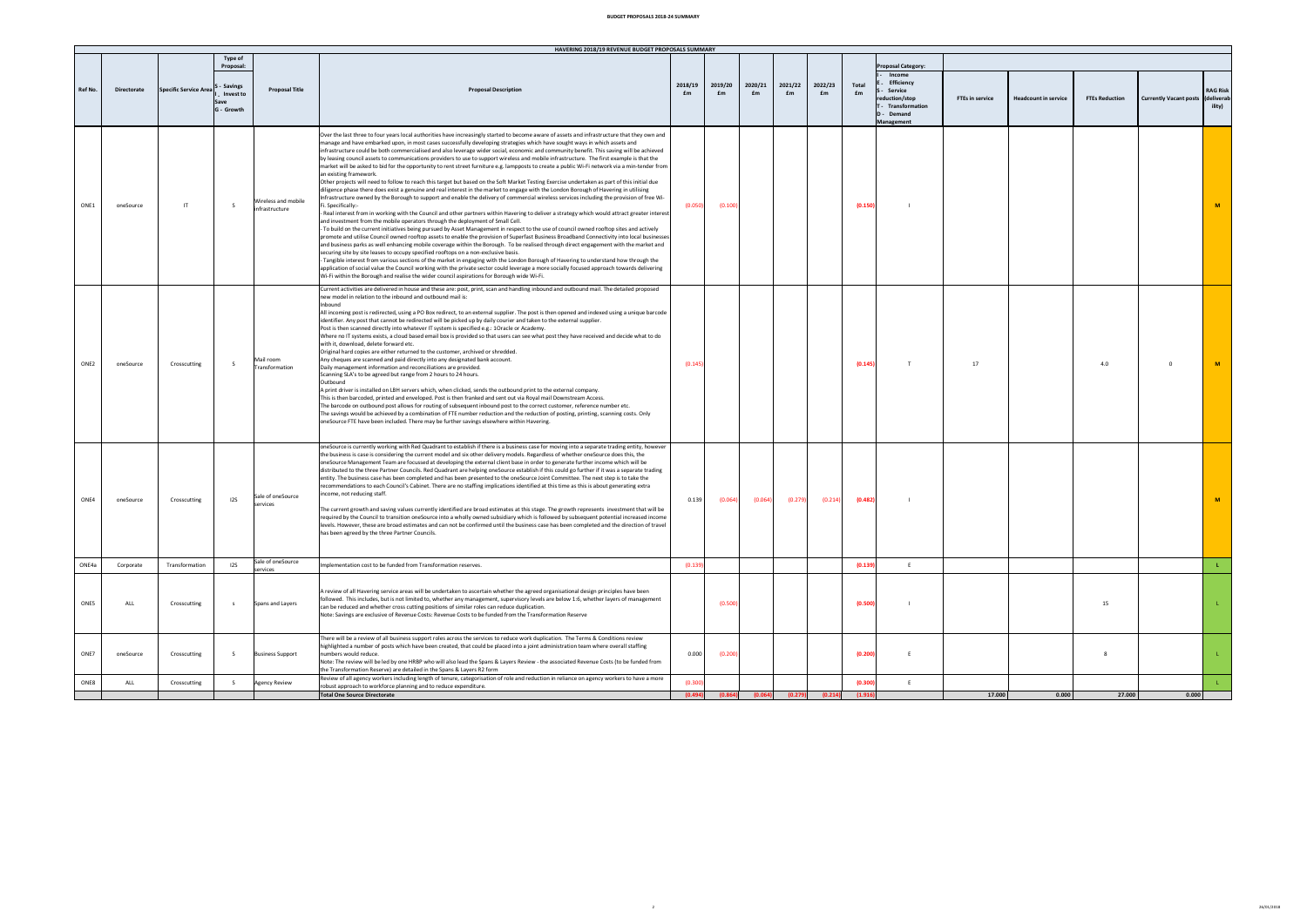## **BUDGET PROPOSALS 2018‐24 SUMMARY**

|                 |                            |                                        |                     |                                                                                                 | HAVERING 2018/19 REVENUE BUDGET PROPOSALS SUMMARY                                                                                                                                                                                                                                                                                                                                                                                                                                                                                                                                                                                                                                                                                                                                                                                                                                                                                                                                                                                                                                                                                                                                                                                                                                                                                                                                                                                                                                                                                                                                                                                                                                                                                                                                                                                            |         |          |         |         |         |         |                          |                        |                             |                       |                              |                 |
|-----------------|----------------------------|----------------------------------------|---------------------|-------------------------------------------------------------------------------------------------|----------------------------------------------------------------------------------------------------------------------------------------------------------------------------------------------------------------------------------------------------------------------------------------------------------------------------------------------------------------------------------------------------------------------------------------------------------------------------------------------------------------------------------------------------------------------------------------------------------------------------------------------------------------------------------------------------------------------------------------------------------------------------------------------------------------------------------------------------------------------------------------------------------------------------------------------------------------------------------------------------------------------------------------------------------------------------------------------------------------------------------------------------------------------------------------------------------------------------------------------------------------------------------------------------------------------------------------------------------------------------------------------------------------------------------------------------------------------------------------------------------------------------------------------------------------------------------------------------------------------------------------------------------------------------------------------------------------------------------------------------------------------------------------------------------------------------------------------|---------|----------|---------|---------|---------|---------|--------------------------|------------------------|-----------------------------|-----------------------|------------------------------|-----------------|
|                 |                            |                                        | Type of<br>Proposal |                                                                                                 |                                                                                                                                                                                                                                                                                                                                                                                                                                                                                                                                                                                                                                                                                                                                                                                                                                                                                                                                                                                                                                                                                                                                                                                                                                                                                                                                                                                                                                                                                                                                                                                                                                                                                                                                                                                                                                              |         |          |         |         |         |         | posal Category           |                        |                             |                       |                              |                 |
|                 |                            |                                        |                     |                                                                                                 | <b>Proposal Description</b>                                                                                                                                                                                                                                                                                                                                                                                                                                                                                                                                                                                                                                                                                                                                                                                                                                                                                                                                                                                                                                                                                                                                                                                                                                                                                                                                                                                                                                                                                                                                                                                                                                                                                                                                                                                                                  |         |          |         |         |         |         | Income                   |                        |                             |                       |                              |                 |
| Ref No.         | <b>Directorate</b>         | Specific Service Area                  | - Savings           | <b>Proposal Title</b>                                                                           |                                                                                                                                                                                                                                                                                                                                                                                                                                                                                                                                                                                                                                                                                                                                                                                                                                                                                                                                                                                                                                                                                                                                                                                                                                                                                                                                                                                                                                                                                                                                                                                                                                                                                                                                                                                                                                              | 2018/19 | 2019/20  | 2020/21 | 2021/22 | 2022/23 | Total   | Efficiency<br>Service    |                        |                             |                       |                              | <b>RAG Risk</b> |
|                 |                            |                                        | Invest to           |                                                                                                 |                                                                                                                                                                                                                                                                                                                                                                                                                                                                                                                                                                                                                                                                                                                                                                                                                                                                                                                                                                                                                                                                                                                                                                                                                                                                                                                                                                                                                                                                                                                                                                                                                                                                                                                                                                                                                                              | £m      | £m       | £m      | £m      | £m      | £m      | uction/stop              | <b>FTEs in service</b> | <b>Headcount in service</b> | <b>FTEs Reduction</b> | <b>Currently Vacant post</b> | delivera        |
|                 |                            |                                        | G - Growth          |                                                                                                 |                                                                                                                                                                                                                                                                                                                                                                                                                                                                                                                                                                                                                                                                                                                                                                                                                                                                                                                                                                                                                                                                                                                                                                                                                                                                                                                                                                                                                                                                                                                                                                                                                                                                                                                                                                                                                                              |         |          |         |         |         |         | Transformation<br>Demand |                        |                             |                       |                              | ility)          |
|                 |                            |                                        |                     |                                                                                                 | hrough the recommissioning of existing contracts, especially residential care and block contracts for LD clients - increased focus on<br>lutcome based models, expansion of Direct Payments and sourcing more Community based provision. Links in with increased Supported                                                                                                                                                                                                                                                                                                                                                                                                                                                                                                                                                                                                                                                                                                                                                                                                                                                                                                                                                                                                                                                                                                                                                                                                                                                                                                                                                                                                                                                                                                                                                                   |         |          |         |         |         |         | nagement                 |                        |                             |                       |                              |                 |
| AS5             | <b>Adult Services</b>      | Learning Disabilitie:<br>commissioning | $\mathsf S$         | mproved market<br>hanagement                                                                    | living Provision in AS11.<br>Additional opportunities from an Integrated Commissioning model being proposed by the JCU, whereby savings can be generated from a<br>single provider delivering support on behalf of multiple agencies.                                                                                                                                                                                                                                                                                                                                                                                                                                                                                                                                                                                                                                                                                                                                                                                                                                                                                                                                                                                                                                                                                                                                                                                                                                                                                                                                                                                                                                                                                                                                                                                                        |         | (1.000)  | (0.100) | (0.100) | (0.100) | (1.300) | $\mathsf D$              |                        |                             |                       |                              | $\mathbf M$     |
|                 |                            |                                        |                     |                                                                                                 |                                                                                                                                                                                                                                                                                                                                                                                                                                                                                                                                                                                                                                                                                                                                                                                                                                                                                                                                                                                                                                                                                                                                                                                                                                                                                                                                                                                                                                                                                                                                                                                                                                                                                                                                                                                                                                              |         |          |         |         |         |         |                          |                        |                             |                       |                              |                 |
|                 | <b>Adult Services</b>      | Community Tean<br>commissioning        | $\mathsf{s}$        | Front door changes                                                                              | The Front Door staffing establishment is being restructured in 2017/18 both in terms of skill mix - with qualified staff to now support the<br>anagement of incoming referrals, and to establish a more effective triage of referrals, to reduce the number that are passported to the rest<br>of the service, the revised structure does not initially aim to make any headcount reductions, but could be considered following review. The<br>evised structure is being supported with the introduction of a Transformation Programme, which will be embedded over the next 12-18<br>onths, that will support all ASC staff who have contact with residents in reframing the 'conversation' with those residents, focussing more<br>on the individual's strengths and assets and these will help them maintain independence rather than assessing deficits and setting up<br>ervices to meet these. The saving is currently profiled for 2020/21, to allow sufficient time for the transformation changes in processes in                                                                                                                                                                                                                                                                                                                                                                                                                                                                                                                                                                                                                                                                                                                                                                                                                   |         | 0.000    | (0.200) | 0.000   | 0.000   | (0.20)  |                          |                        |                             |                       |                              | $\overline{M}$  |
|                 |                            |                                        |                     |                                                                                                 | initial client contact to properly embed. This is also supported by the proposed introduction of a new Care & Support Policy.                                                                                                                                                                                                                                                                                                                                                                                                                                                                                                                                                                                                                                                                                                                                                                                                                                                                                                                                                                                                                                                                                                                                                                                                                                                                                                                                                                                                                                                                                                                                                                                                                                                                                                                |         |          |         |         |         |         |                          |                        |                             |                       |                              |                 |
| AS8             | <b>Adult Services</b>      | Disabilities                           | $\mathcal{S}$       |                                                                                                 | Consolidating in-house provision to other existing provision, clients will either be given personal budgets to purchase services addressing<br>Day Care Services Review any identified unmet needs in the community or will be offered the opportunity to use other in-house services as appropriate. The proposal<br>does not aim to make any initial headcount savings, existing staff will look to be utilised in alternative in house services.                                                                                                                                                                                                                                                                                                                                                                                                                                                                                                                                                                                                                                                                                                                                                                                                                                                                                                                                                                                                                                                                                                                                                                                                                                                                                                                                                                                          |         | (0.043)  | (0.100) |         |         | (0.14)  | s                        |                        |                             |                       |                              |                 |
| AS10            | <b>Adult Services</b>      | Community Team<br>commissioning        |                     | ntermediate care tier,<br>including Discharge to<br>Assess                                      | mpirical evidence from nationwide research suggest substantial benefits from discharging people into the community to be looked after<br>nproves their recovery and wellbeing, whilst also reducing their need for ongoing care/support.                                                                                                                                                                                                                                                                                                                                                                                                                                                                                                                                                                                                                                                                                                                                                                                                                                                                                                                                                                                                                                                                                                                                                                                                                                                                                                                                                                                                                                                                                                                                                                                                     | (0.12)  | (0.250)  | (0.250) | (0.25)  | (0.25)  | (1.12)  | $\Omega$                 |                        |                             |                       |                              |                 |
| AS11&<br>AS12   | <b>Adult Services</b>      | Community Team<br>commissioning        | $\mathcal{S}$       | into Adults                                                                                     | mening et it distitution<br>from Children Social Care <sub>lutherenter</sub> mechina relocation on the beat and the state of evidew provision, consider extent cases can be jointly funded and<br>wherever possible relocate out of borough provision into future supported living / Extra-care schemes within the borough                                                                                                                                                                                                                                                                                                                                                                                                                                                                                                                                                                                                                                                                                                                                                                                                                                                                                                                                                                                                                                                                                                                                                                                                                                                                                                                                                                                                                                                                                                                   | (0.100) | (0.100)  | (0.100) | (0.100) | (0.100) | (0.500  | $\Omega$                 |                        |                             |                       |                              | M               |
| AS13            | <b>Adult Services</b>      | Learning Disabilities<br>commissioning | $\mathcal{S}$       | Move clients in Out of<br>borough Residential<br>lomes into In borough<br>upported living schen | Working with Housing and Regeneration colleagues to identify needs around developing Supported Living Schemes within the borough                                                                                                                                                                                                                                                                                                                                                                                                                                                                                                                                                                                                                                                                                                                                                                                                                                                                                                                                                                                                                                                                                                                                                                                                                                                                                                                                                                                                                                                                                                                                                                                                                                                                                                             |         |          |         | 10.500  | (0.500) | (1.00)  | $\Omega$                 |                        |                             |                       |                              | M               |
| AS14            | <b>Adult Services</b>      | Mental health<br>commissioning         | $\sim$              | Improved market<br>anagement                                                                    | Fargeted Management of local care market, aim to work more collaboratively around outcomes for clients and opportunities for greater<br>hared procurement in conjunction with Health. Setting achievable targets around step down and move on. Consideration of internally<br>ovided services for closure/outsourcing                                                                                                                                                                                                                                                                                                                                                                                                                                                                                                                                                                                                                                                                                                                                                                                                                                                                                                                                                                                                                                                                                                                                                                                                                                                                                                                                                                                                                                                                                                                        |         | (0.050)  | (0.050) | (0.050) | (0.050) | (0.20)  | $\Omega$                 |                        |                             |                       |                              | M               |
| AS15            | <b>Adult Services</b>      | Staffing                               | -S                  | New System<br>nnlementation                                                                     | The implementation of a new case Management System should support the delivery of efficiencies especially in some back office functions<br>across Brokerage. Direct Payments and Business/admin support) - these will be further reviewed as a result of the Implementing. This<br>should also drive workflow efficiencies and deliver improved management information for better decision making around demand<br>anagement and commissioning strategies. The go-live date for implementation is October 2018, and will require some bedding down<br>within the services. It is anticipated that process efficiencies will be realised from 2020/21.                                                                                                                                                                                                                                                                                                                                                                                                                                                                                                                                                                                                                                                                                                                                                                                                                                                                                                                                                                                                                                                                                                                                                                                        |         |          | (0.050) | (0.150) |         | (0.200) | E                        | 31                     | 39                          | 5.0                   | $\overline{7}$               |                 |
|                 |                            |                                        |                     |                                                                                                 | <b>Total Adults Directorate</b>                                                                                                                                                                                                                                                                                                                                                                                                                                                                                                                                                                                                                                                                                                                                                                                                                                                                                                                                                                                                                                                                                                                                                                                                                                                                                                                                                                                                                                                                                                                                                                                                                                                                                                                                                                                                              |         | (1, 443) | (0.850  | (1.15)  |         | (4.6)   |                          | 31.0                   | 39.0                        | 5.0                   | 7.0                          |                 |
| CH <sub>2</sub> | <b>Children's Services</b> | <b>Business Support</b>                |                     | evised delivery model<br>for the Business Support<br>ervice                                     | review and restructure of the service will take place. The review will determine what the primary business support needs are for the Social<br>Care service. This will lead to a range of delivery models developed, with an appropriate model selected for consultation. A reduction in<br>adcount will achieve the identified savings.<br>onsultation will commence as soon as possible after October Cabinet with a view to full implementation by 1 April 2018. The saving<br>achieves a reduction in the cost base by 2018-19 which is then sustained in future years.                                                                                                                                                                                                                                                                                                                                                                                                                                                                                                                                                                                                                                                                                                                                                                                                                                                                                                                                                                                                                                                                                                                                                                                                                                                                  | (0.300) | 0.000    | 0.000   |         |         | (0.30)  |                          | $61\,$                 | 69                          | 9.0                   | $\overline{\phantom{a}}$     |                 |
| CH <sub>3</sub> | <b>Children's Services</b> | Social Care                            | -S                  | <b>Revised delivery model</b><br>for intervention support<br>service.                           | he saving will be achieved by reviewing the Family Support element within the service. Analysis shows that the functions are no longer<br>equired due to a duplication with Early Help and do not deliver value for money. Posts will be deleted, contributing to the MTFS saving.<br>educed agency costs will contribute to the identified savings.<br>Consultation will commence as soon as possible after October Cabinet with a view to full implementation by 1 April 2018. The saving<br>chieves a reduction in the cost base by 2018-19 which is sustained in future years.                                                                                                                                                                                                                                                                                                                                                                                                                                                                                                                                                                                                                                                                                                                                                                                                                                                                                                                                                                                                                                                                                                                                                                                                                                                           | (0.300) | 0.000    |         |         |         | (0.30)  |                          | 84                     | 85                          | 8.0                   | $\overline{2}$               |                 |
| CHS             | <b>Children's Services</b> | Placements                             | 12S                 | Creation of additional In<br>borough placements for<br>ooked After Children                     | There is scope to improve the offer that we make for looked after children to ensure we can provide suitable accommodation in borough<br>where appropriate. This business case proposes that the council considers building and/or using any current facilities that are available and<br>neet requirements<br>With the benefit of having purpose built in borough provision the council will have the flexibility to tender out the required support care.<br>The support care could be tendered either as a stand-alone single borough or as part of the sub-region residential care project.<br>The savings potential (caveated by assumptions of possible costs, ongoing increasing demand and constraints around comparator<br>formation) is circa £250k pa based upon a 6 bed residential facility.<br>A key assumption is that the new facility will be a transitional stage in the move away from residential care, and that throughput of<br>ccupants should occur on an annual basis.<br>The ambition is, over the course of four years, to see a significant reduction in the population in residential care and a reduction in the cost<br>base of £1m. Further detailed work will be required on costings but an indicative model is as follows. The estimated saving is based on the<br>cost of 6 high cost placements less the assumed running costs of the new facility. This generates an estimated saying of £250,000 in the first<br>iull year of operation. In the second year, the initial cohort of children and young people are able to move out of residential care into family-<br>based settings sustaining the cost saving for this cohort.<br>his saving is subject to the preparation and approval of a business case to secure the required capital investment from the £5m invest to<br>save capital budget. |         | (0.250)  | (0.250) | (0.250) | (0.250) | (1.000) |                          |                        |                             |                       |                              |                 |
| CH <sub>6</sub> | Children's Services        | Innovation                             | 12S                 | Scale and spread of<br>Pathways Innovation<br>Programme in Children's<br>Social Care            | By placing children closer to home, using specialist foster carers, we are less reliant on residential placements and independent fostering<br>agencies. The difference in costs between residential and a specialist in-house carer, is circa £2,250 per week. We can save money by placing<br>ildren who are currently in high cost placements, and bringing them into in-house provision<br>The intention would be to keep children in a specialist fostering placement for 6 month, the turnover allows for more children to be<br>upported but subsequently increases the savings potential.<br>oster carers will need to be recruited and also existing foster carers 'converted' to enhanced foster carers. They will receive support from<br>qualified practitioners so they have the necessary support to maintain resilience and the best pathway to succeed.                                                                                                                                                                                                                                                                                                                                                                                                                                                                                                                                                                                                                                                                                                                                                                                                                                                                                                                                                                      |         | (0.175)  | (0.175) | (0.125) | (0.125) | (0.600) | T                        |                        |                             |                       |                              | M               |

3